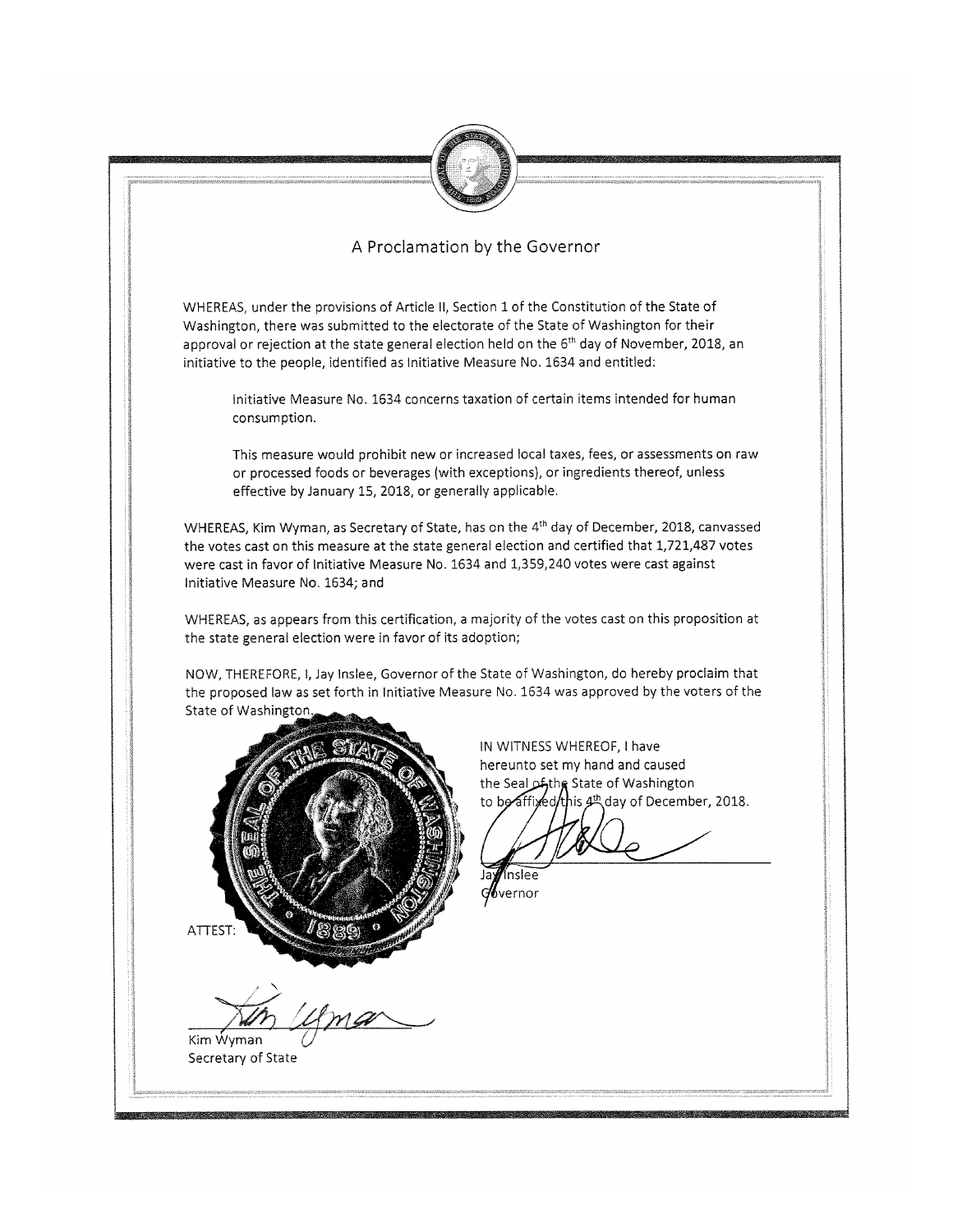INITIATIVE 1634

To the People

Chapter 2, Laws of 2019

## LOCAL GOVERNMENT TAXATION OF FOODS AND BEVERAGES EFFECTIVE DATE: December 6, 2018

Approved by the People of the State of Washington in the General Election on November 6, 2018 ORIGINALLY FILED March 26, 2018 **Secretary of State**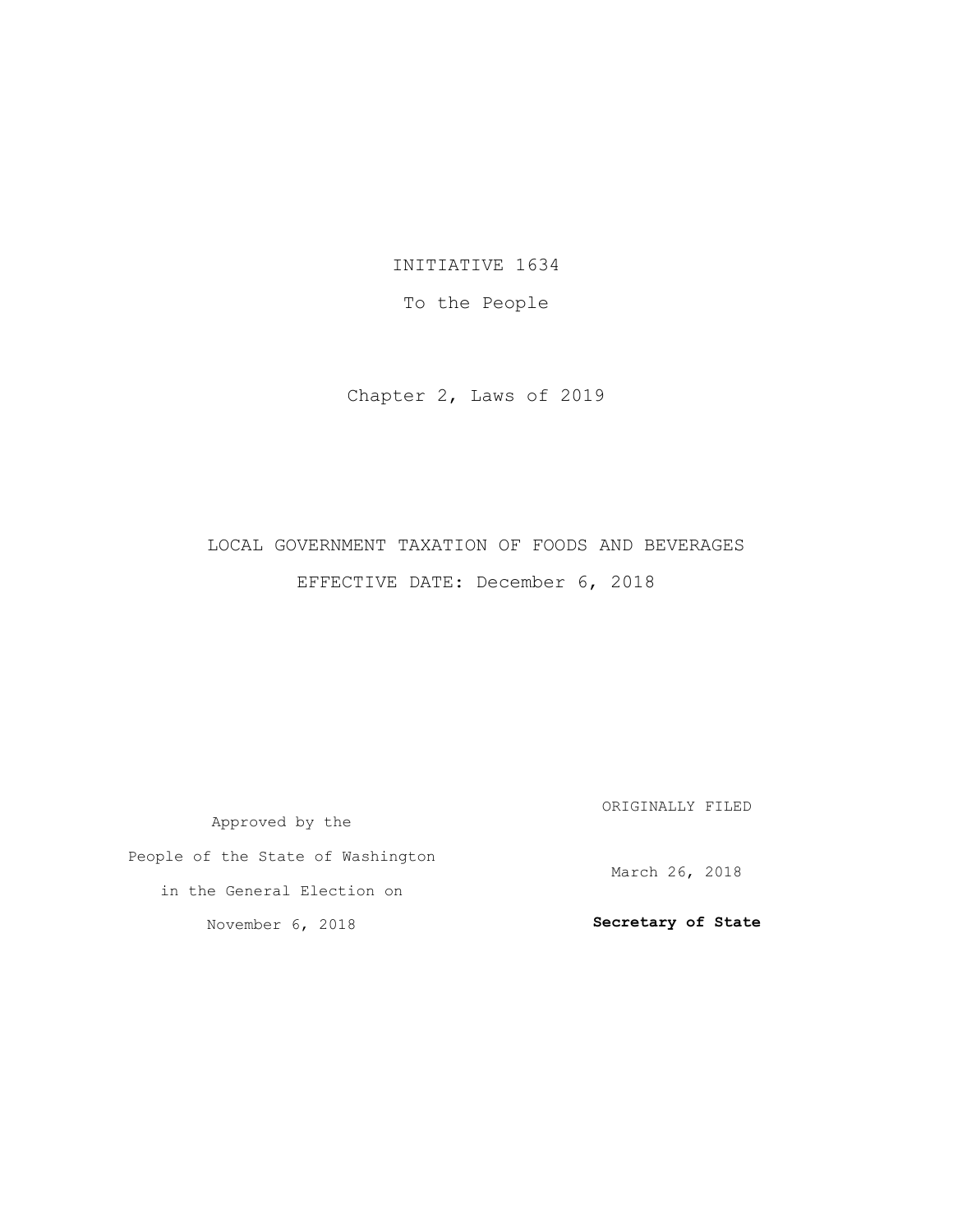AN ACT Relating to the taxation of groceries; and adding a new 2 chapter to Title 82 RCW.

BE IT ENACTED BY THE PEOPLE OF THE STATE OF WASHINGTON:

 NEW SECTION. **Sec. 1.** SHORT TITLE. This chapter may be known and cited as the "keep groceries affordable act of 2018."

 NEW SECTION. **Sec. 2.** KEEPING GROCERIES AFFORDABLE: FINDINGS AND DECLARATIONS. (1) Whereas access to food is a basic human need of 8 every Washingtonian; and

 (2) Whereas keeping the price of groceries as low as possible improves the access to food for all Washingtonians; and

 (3) Whereas taxing groceries is regressive and hurts low- and 12 fixed-income Washingtonians the most; and

 (4) Whereas working families in Washington pay a greater share of their family income in state and local taxes than their wealthier 15 counterparts; now, therefore,

 (5) The people of the state of Washington find and declare that no local governmental entity may impose any new tax, fee, or other 18 assessment that targets grocery items.

NEW SECTION. **Sec. 3.** DEFINITIONS. For purposes of this chapter: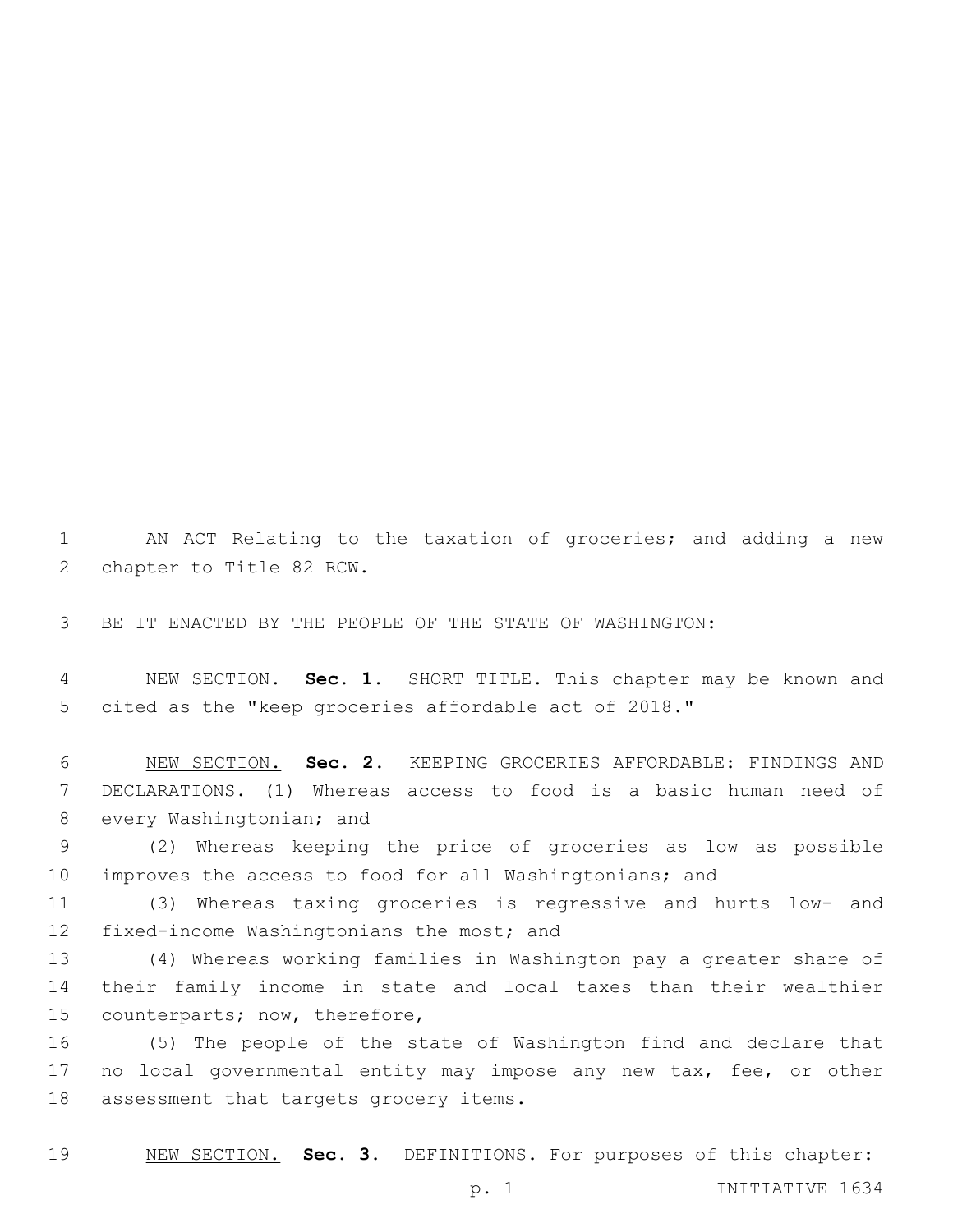(1) "Alcoholic beverages" has the same meaning as provided in RCW 82.08.0293.2

 (2) "Groceries" means any raw or processed food or beverage, or any ingredient thereof, intended for human consumption except alcoholic beverages, marijuana products, and tobacco. "Groceries" includes, but is not limited to, meat, poultry, fish, fruits, vegetables, grains, bread, milk, cheese and other dairy products, nonalcoholic beverages, kombucha with less than 0.5% alcohol by volume, condiments, spices, cereals, seasonings, leavening agents, eggs, cocoa, teas, and coffees whether raw or processed.

 (3) "Local governmental entity" has the same meaning as provided 12 in RCW 4.96.010.

 (4) "Marijuana products" has the same meaning as provided in RCW 14 69.50.101.

 (5) "Tax, fee, or other assessment on groceries" includes, but is not limited to, a sales tax, gross receipts tax, business and occupation tax, business license tax, excise tax, privilege tax, or any other similar levy, charge, or exaction of any kind on groceries or the manufacture, distribution, sale, possession, ownership, transfer, transportation, container, use, or consumption thereof.

(6) "Tobacco" has the same meaning as provided in RCW 82.08.0293.

 NEW SECTION. **Sec. 4.** KEEPING GROCERIES TAX FREE—PROTECTING TRADITIONAL LOCAL REVENUE STREAMS—CONTINUED AUTHORITY. Notwithstanding any other law to the contrary:

 (1) Except as provided in subsections (2) through (4) of this section, a local governmental entity may not impose or collect any 27 tax, fee, or other assessment on groceries.

 (2) Nothing in this section precludes the continued collection of any existing tax, fee, or other assessment on groceries as is in effect as of January 15, 2018; but no existing tax, fee, or other assessment on groceries may be increased in rate, scope, base, or otherwise after January 15, 2018, except as provided in subsections  $(3)$  and  $(4)$  of this section.

 (3) Nothing in this section prohibits the imposition and collection of a tax, fee, or other assessment on groceries if:

 (a) The tax, fee, or other assessment is generally applicable to a broad range of businesses and business activity; and

 (b) The tax, fee, or other assessment does not establish or rely on a classification related to or involving groceries or a subset of

p. 2 INITIATIVE 1634